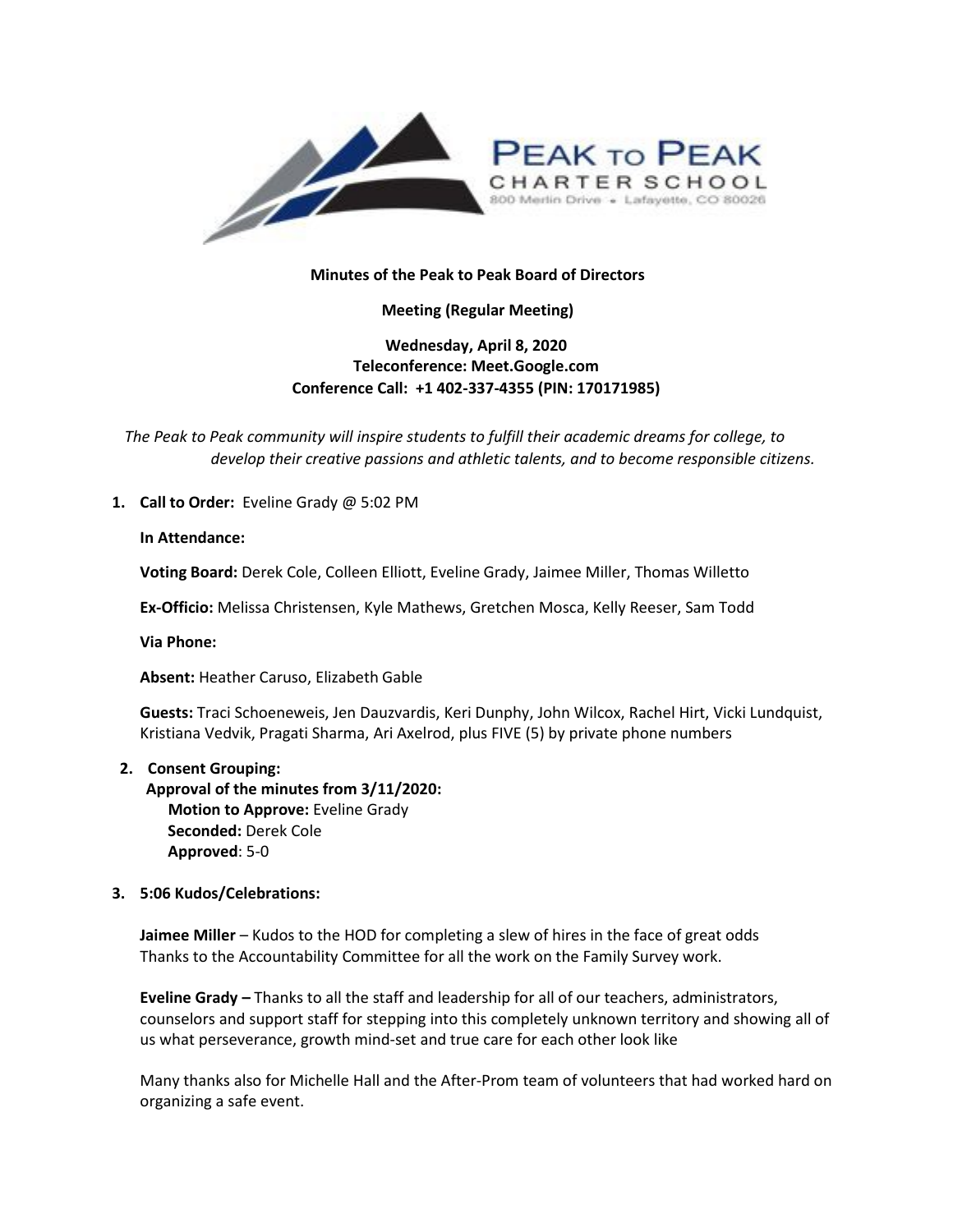Special thanks for our entire fundraising crew that worked tirelessly for our Gala that was not to be. Rachel and her team of professionals and volunteers handled the news by rolling up their sleeves and truly making the best out of a nightmarish situation

**Kelly Reeser –** Huge thanks to teachers and instructional staff for all their hard work A big thank-you to the team of administrators who make up the ELT for spending much time and energy preparing for and supporting staff with the implementation of distance learning

**Sam Todd –** Kudos to the business and HR teams for adapting to the new way of working from a distance.

A big thank you to John Wilcox for spring break projects and extra work**.** He seems to be living on campus to get all the work scheduled and done!

**Kyle Mathews –** Thanks to Traci & Tracy and the 2020 grad team. Working with families & staff on figuring out how to celebrate our seniors in lieu of traditional graduation.

Kudos to Kristie Letter and her high school innovation students for numerous accolades:

- Sam Celico won the international Teen Dreams video competition addressing action on United Nations sustainability goals. Not only has Sam won a prize for his vision on tiny housing, but he will be given a mentor and invited to lead a "dream hub" to enact action on his chosen UN sustainability goal. His award-winning video can be seen here: [https://teensdreamcolab.org/winners/.](https://teensdreamcolab.org/winners/)
- Jeffrey Li just won a national Silver Key for his critical writing piece "MSG: Enhanced Racism and Flavor."
- World Series of Innovation awards: Peak to Peak's two winning teams' concept videos here <https://innovation.nfte.com/>
- Intuit Education Challenge GRAND PRIZE: Amelia Schantz and Isabelle Pollack ResMed, a distance learning program that utilizes virtual reality to train health workers for Indian reservations.
- PayPal Equality for all Challenge GRAND PRIZE: Edgar Lozano and Vithika Goyal UV Smiles, a solar-powered UV light water purification system promoting equality for people who lack access to drinkable water.
- Bank of the West Clean Energy Challenge RUNNER UP: Catalina Pezzuti and Austin Roeder FAN-tastic, a residential hydropower solution that harnesses kinetic energy from mini water turbines placed in plumbing pipes.
- PayPal Equality for All Challenge RUNNER UP: Nikita Dutta Kalokagathia, a nonprofit that places sanitation stations in rural communities where female lack access to menstruation care and birth control
- Finalists PayPal Equality for All Challenge: Iris Zhang and Vanessa Barazza-Swapp, an online platform for bartering goods and services, taking money out of the equation to promote equality and inclusion.
- Finalists Assurant Stronger Communities Challenge: Crop Top Keeli Finan and Brennah Friesen - Crop Top, an agricultural device made with recycled textiles that provides a protective cover for crops at risk from extreme heat or cold; Luke Smith and Michael Free - Disaster Taxi, a taxi service with vehicles specially equipped for snow emergencies and drivers trained in snow driving, first aid and CPR.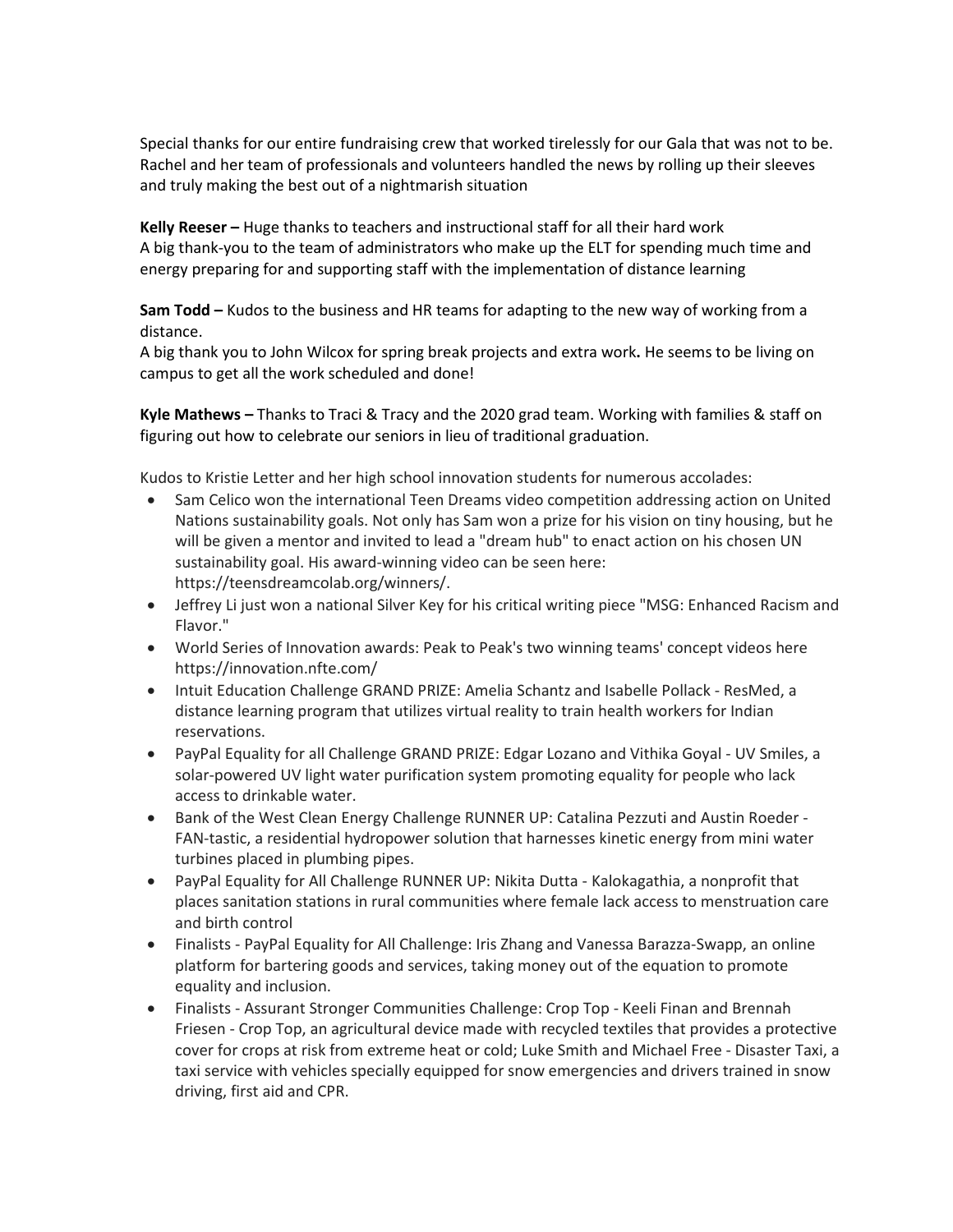- Finalists EY Belonging Challenge: Samson Baker and Megha Bhattachan Civitas , a checkyour-phone-at-the-door social club that encourages face-to-face interaction and real conversation: Izzy Leutenegger and Gavin Looney - Generation BoomerZ, an online platform designed to connect socially isolated Baby Boomers with Gen Zers who want to trade skills.
- Finalists Moody's Foundation Climate Action Challenge: Sofia Lowrimore and Garrett Shriver Tree Sox, a tree-saving product made from recycled fabric that protects trees from pine beetles and other harmful insects and insulates against cold.
- Finalists Mastercard Financial Access Challenge: Makenna Turner and Ryan McCallan TAP, a new kind of banking hub that utilizes near-field communication technology to serve younger consumers in their communities.

**Gretchen Mosca –** Congratulations to State Science Fair Competition Winners! FIRST PLACE Anjana Radha (Chemistry, BioChemistry); FIRST PLACE Meghan Wagner (Energy); and SECOND PLACE Quinn Burns (Physics).

State History Day Competition we will have two competitors the first weekend in May.

Math Counts - We had one team and one individual student who would have been competing statewide, however this was cancelled.

**Melissa Christensen –** Thanks to our many parents/guardians/families who are supporting learning at home in this unusual time. It can be challenging, and we are so appreciative of the hours spent at home helping students navigate online learning.

Much appreciation to the hiring team for tremendous work, even remotely, on working to hire fantastic new staff members to bring on board next year.

### **4. 5:17 Public Comments: None.**

### **5. 5:18 Principals' Updated on Distance Learning:**

**ES – Melissa Christiansen**: Week 2 is going as well as can be expected. Staff is aware of the challenges with students that may need more direction. The distance part is more difficult as the students are younger. 100% of the families have checked in and are trying to adapt. Elementary team had a meeting with parents to get feedback on how things are going and where improvements can be made.

Teachers are missing their students, but are loving the opportunity to connect digitally in a variety of ways, and are trying to learn new tools and tricks themselves along the way. We appreciate all the patience of families as we figure this out simultaneously as them. Individual check-ins are available with the counselor, and with teachers, for any family feeling that need. Our efforts are on finding ways to connect and maintain relationships through a computer screen, as well as providing moderate learning activities to keep them mentally engaged during this time.

**MS – Gretchen Mosca:** Middle School staff doing great work. Three groups working on Social-Emotional learning as well as regular content.  $1<sup>st</sup>$  week 98% attendance.  $2<sup>nd</sup>$  100% attendance (minus 1 student). Staff getting into rhythm of when content and assignments are going out. A virtual homework board is being deployed. 7ty grade will roll out next week.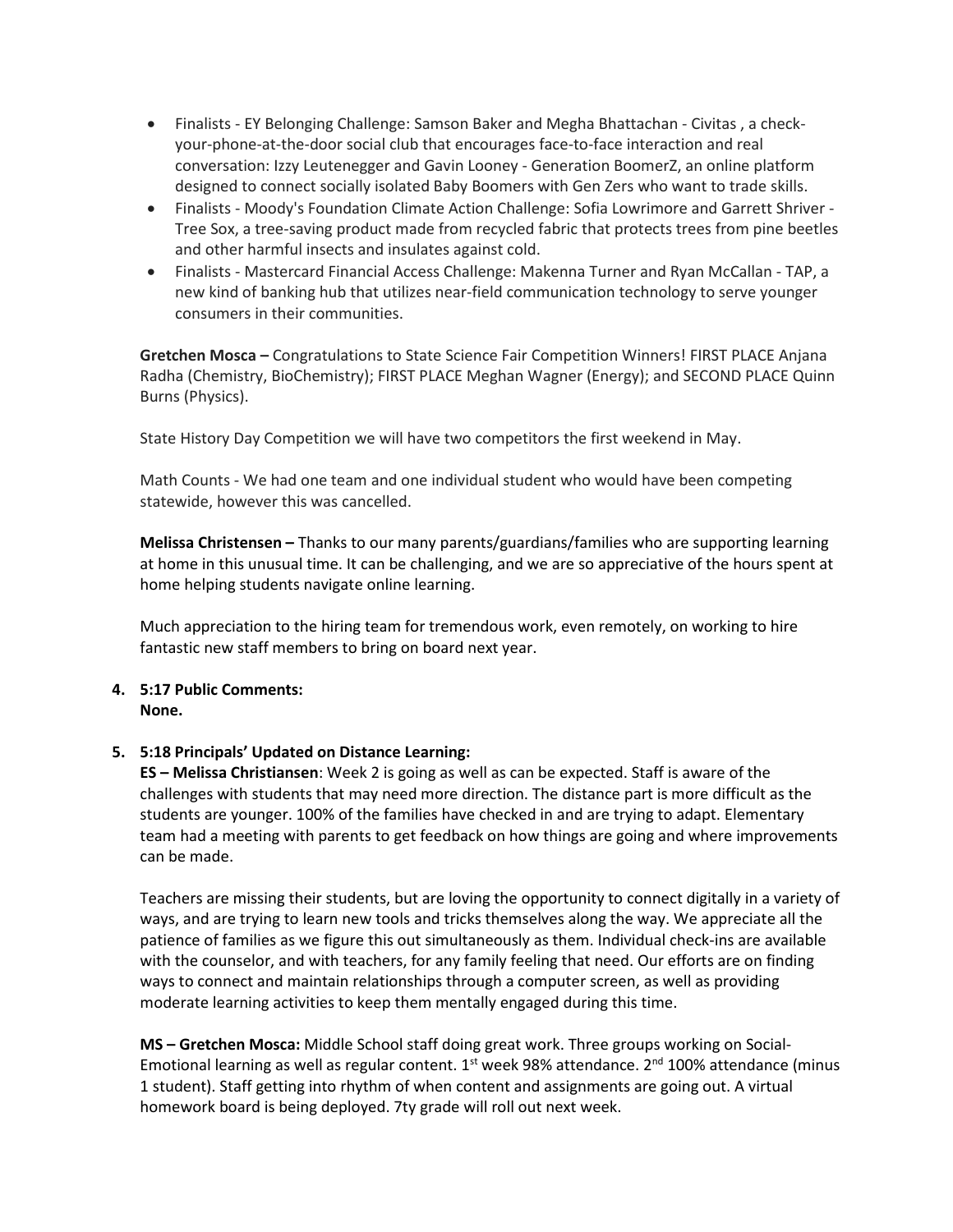Three training sessions for staff today on Google, IT and distance learning tools.

Despite some struggles, staff is working to find rapid solutions to problems. Some of these will be applied to structure even after regular school resumes. Tremendous amount of work.

**HS – Kyle Mathews:** We've seen 98% attendance and approximately 90% task completion by students in the first week of distance learning. Staff called every absent student to check-in. Illeana is calling every Spanish-speaking families regarding IT challenges. Kudos to staff for meeting by level and content area to brainstorm how to improve delivery.

Despite best efforts, there are still some students/families that are not engaged. 98% work completion rate for students that are engaged the second week of distance learning.

AP Exams have moved to 45-minute content-only exams. FRQ only. Students can take exams either at school or at home. 5/11-22 with makeups in June.

We are now celebrating seniors in a variety of ways as we approach May and graduation for the class of 2020, including:

- Senior photos will roll out on the school website/FB/Instagram pages each day between now and May 15th to spotlight seniors and their plans
- Families are sending in photos for our annual senior slideshow (which Tracy Durland then creates as a CD rom for all grads)
- We are designing and scheduling delivery of senior lawn/window signs to celebrate families with a graduating senior in their households
- We are completing the graduation program which will be delivered to each family along with caps and gowns later this month
- In conjunction with BVSD high schools, we will determine whether or not to plan an in-person graduation ceremony for May or early June; back-up plans for a virtual ceremony are in the works
- Senior speeches and our staff graduation speaker (Mr. Kingsbury) will have an opportunity to share their best thoughts and wishes with our senior class and community, whether in real time or recorded for distribution
- We are considering ways to share End-of-Year Awards (EOY) and Night of Reflections (potentially with Google Meet, if not in person)
- **6. 5:40 EDE Report** Kelly Reeser reviewed her report and answered any questions. Highlights include: Charter Leadership (virtual) Meeting 3 of 5 schools in attendance. Some legislation detrimental to charters did not make it out of committee before the legislature was forced into recess by COVID19 shelter-in-place orders. Fortunately, this may mean that bill will be tabled for the year due to time constraints when the legislature reconvenes.

**HL Treanor presented** schematic designs to ELT and board and recorded feedback.

**Master Schedule is** progressing well. School registrar, Vicki Lundquist is working hard, and it is coming together well. New schedule includes new courses that were proposed and approved this year as a result of the Listening Campaign feedback.